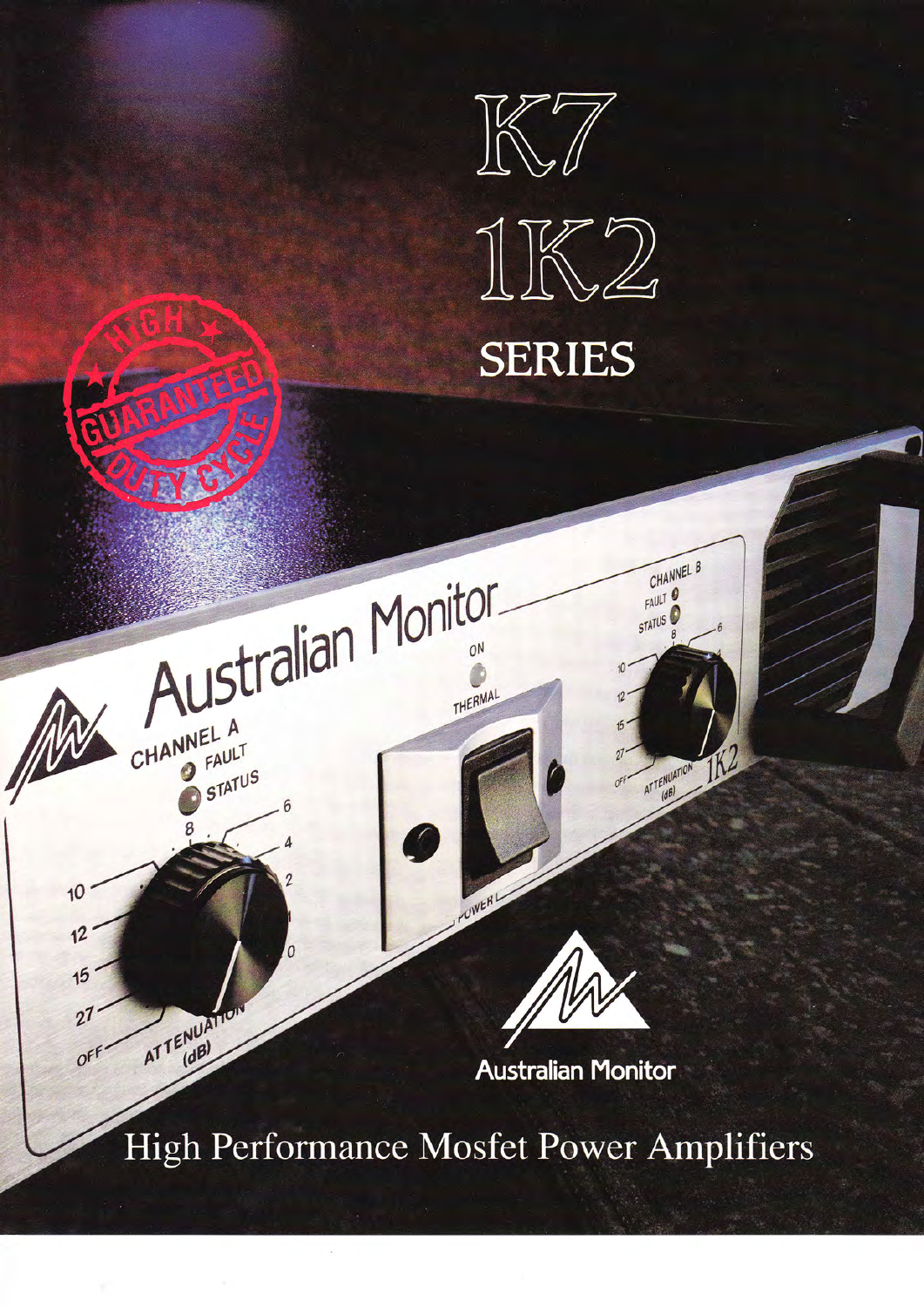#### **Introduction**

Australian Monitor K-Series Amplifiers present quality without compromise and combine thorough mechanical and electronic design with functionality.

Compact design, robust construction and reduced weight have resulted in two high quality yet affordable products to complement the existing Australian Monitor range.

Their performance allows the finer sonic details to be distinguished at any power level into loads that would test many of the best power amplifiers currently available.

The K-Series are serious tools for any professional electro-acoustic application where continuous performance to specification is essential.

# Features

- o 2U high, heavy duty custom alloy chassis
- $\bullet$  Modular construction easy service
- <sup>O</sup>Symmetrical layout even weight distribution
- $\bullet$  High efficiency toroidal mains transformer
- o Well regulating, high energy linear power supply
- O Binding posts and Speakon output connectors
- o Stereo. bridged and mono operation
- o Balanced inputs and buffered attenuators
- o Signal strapping connectors on both channels
- o Plug-in signal modifiers (active filters, limiters, etc.)
- $\bullet$  21 position detented attenuators
- Only high quality componentry used
- $\bullet$  Output condition fault indicator
	- **Efficient front to back cooling** 
		- o Dual, twin speed axial fans
			- $\bullet$  1 watt and Clipping indicators

#### Protection

RANT

- . Mains circuit breaker
- . Independent rail fuses
- . Input muting at tum on
- . Input over voltage protection
- . R.F. Interference suppression
- . Short circuit protection and indication
- . Thermal overload protection and indication
- . Mains inrush current suppression and indication
- Layout, grounding, decoupling and componentry have been optimized to provide the user with stability, reliability and longevity

# K-Series Power Specifications

Istralian Monitor

| 1K2                | $EIA_{0.05\%}^{at 1kHz}$ <sub>1HD</sub> | $FTC_{< 0.1\%}^{20 Hz - 20 kHz}$ | K7                 |           | $\left  \right.$ EIA at 1kHz<br>THD FTC 20Hz - 20KHz |
|--------------------|-----------------------------------------|----------------------------------|--------------------|-----------|------------------------------------------------------|
| $8 \Omega$ Stereo  | 390 watts                               | 360 watts                        | $8 \Omega$ Stereo  | 255 watts | 240 watts                                            |
| $4 \Omega$ Stereo  | 600 watts                               | 550 watts                        | $4 \Omega$ Stereo  | 400 watts | 350 watts                                            |
| $8 \Omega$ Bridged | 1200 watts                              | 1100 watts                       | $8 \Omega$ Bridged | 800 watts | 700 watts                                            |

Outputs quoted are for 240 volt / 225 volt and 110 volt units at their specified mains voltage on load. NOTE: 110 volt units operating at 120 volts will have a 12% increase in their EIA power specifications.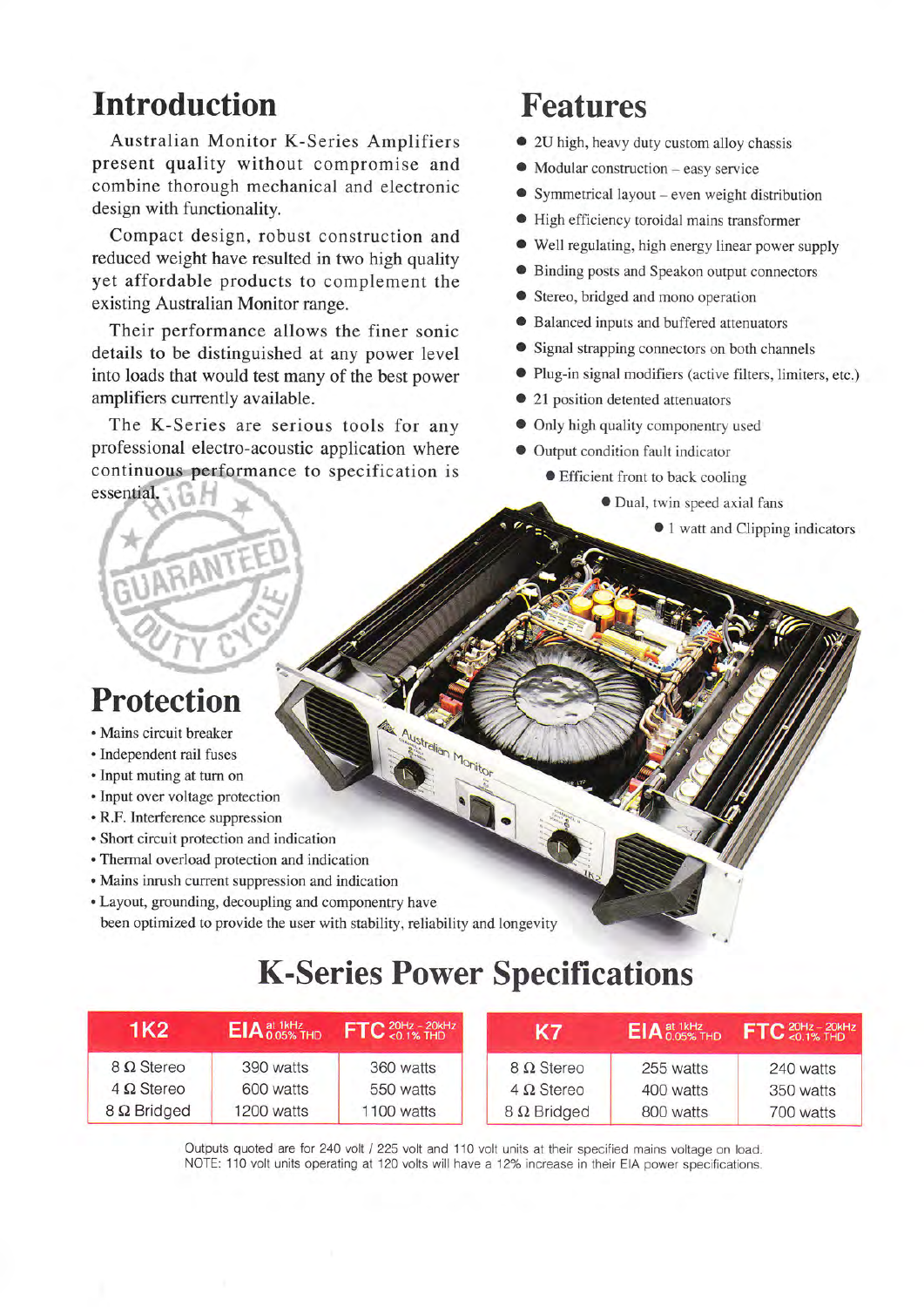

K-Series contractor backpanel with rear panel attenuators and standard K-Series backpanel

## Power Supplies

Exhibiting excellent load regulation the massive toroidal mains transformer forms the heart of the K-Series high energy, high current capable, linear power supplies. The accompanying high temperafure rated computer grade power electrolytic capacitors (105') and heavy duty wiring (with a minimum of interconnections) maximize power transfer to any current hungry load for extended periods at high duty cycles. Elevated driver stage supplies are utilized to ensure adequate drive to the gates of the lateral mosfet output devices. Twin regulated

power supplies are provided for the pre-amp circuitry.

# **Cooling**

Each amplifier assembly is individually cooled by <sup>a</sup> two speed axial fan drawing "fresh" air from the front of the unit and passing through the heat exchange tunnel before being exhausted to the rear. Each channels heat exchanger has a perimeter of 59 inches (1.5 meters) and a directly cooled surface area of  $700in^2$  lW 450,000mm2. This uninhibited path through the tunnel reduces the amount of dust that would normally be deposited in such units. A louvre grill heads the entry to the air tunnel to reduce the intrusion of large foreign particles and the entry of precipitation.



Contractor with rear panel attenuators (top) Contractor/utility (middle) Touring (bottom)

#### Construction

The 2 unit high fully modular construction is crafted from custom alloy extrusions. Multiple point interconnection of these modules creates a robust and highly rigid chassis which will withstand the most arduous abuse. The symmetrical and open layout yields even weight distribution and total accessibility should servicing be required.

## Plug in Signal Modifiers

A variety of plug in signal modifiers are available for the K-Series to further enhance their versatility. Active high and low pass filters for band pass or bi-amp applications, clip-limiters and loudness contours are just some of the cards which can be included or "retro" fitted after purchase.

## Installation **Options**

In addition to the standard format the K-Series are offered in a variety of configurations to optimize cost and user requirements.

 $Contractor - These units$ feature barrier strip and female XL type connectors for input

termination. A rear panel attenuator version is also available for tamper-proof applications.

Utility - These units feature single female XL input connectors on each channel. The contractor and utility versions offer all the features, construction, protection and performance of the standard K-Series and are supplied with single speed fans, color coded binding posts on 3/4" centers for each speaker output, and exclude the front panel carry handles.